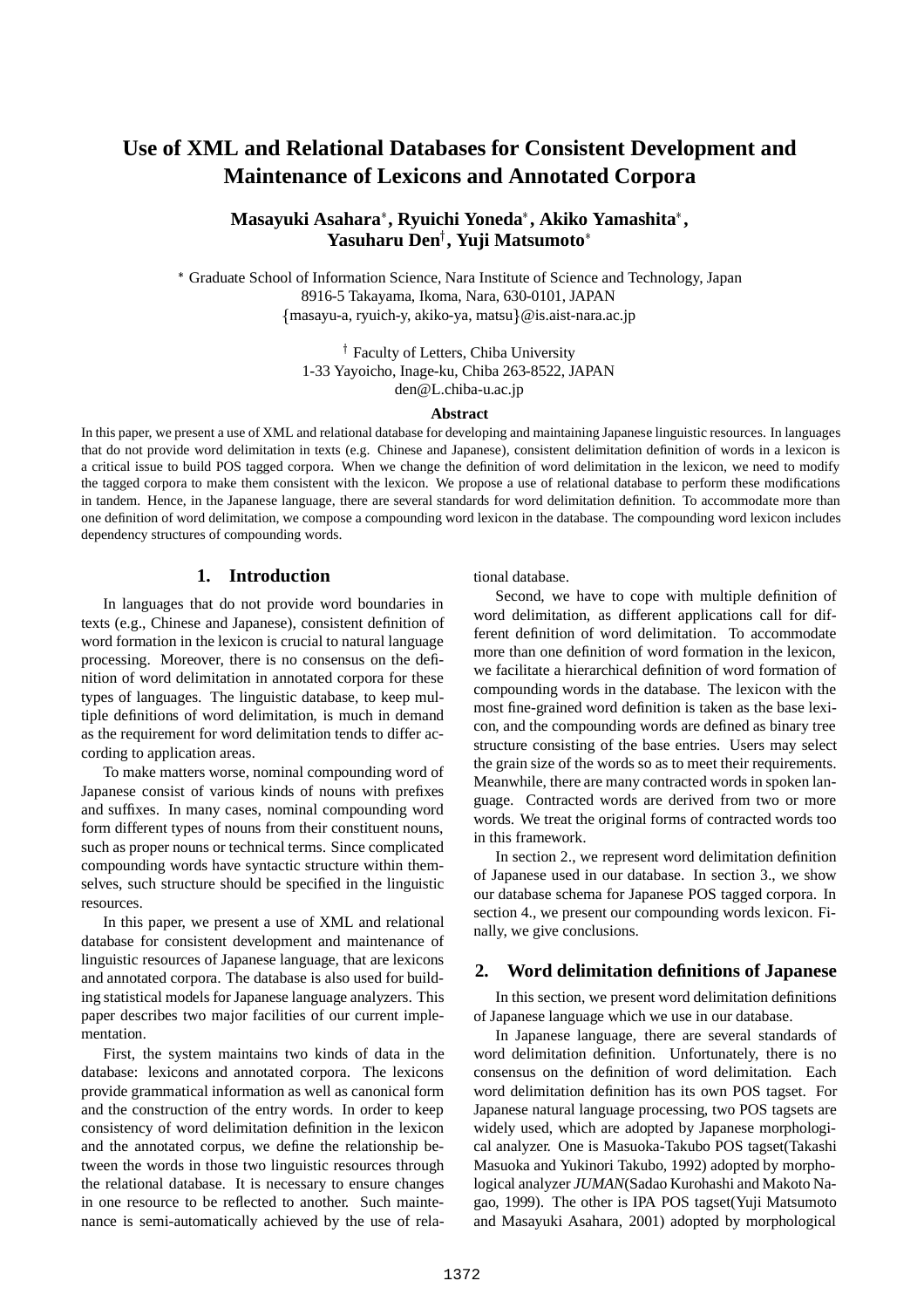analyzer *ChaSen*(Yuji Matsumoto, Akira Kitauchi, Tatsuo Yamashita, Yoshitaka Hirano, Hiroshi Matsuda, Kazuma Takaoka and Masayuki Asahara, 2002). *ChaSen* output is much fine grained than *JUMAN* output. Table 1 shows the difference of word delimitation definitions between *JU-MAN* and *ChaSen*.



Figure 1: The Difference of Word Delimitation – *JUMAN* v.s. *ChaSen*

The lexicon, which has multiple definitions of word delimitation definition, is in demand. Our database is developed to maintain lexicon and corpora with Uni-Dic(Yasuharu Den, Takehito Utsuro, Atsushi Yamada, Masayuki Asahara and Yuji Matsumoto, 2002) POS tagset and word delimitation definitions. UniDic introduces four layers of word delimitation definitions to cover demands of many domains. Below, we show base idea and word delimitation definitions of UniDic.

### **2.1. Base Idea of UniDic**

In the field of natural language processing, machine readable lexicons are the foundation resources and are developed by many organizations. Many lexicons are developed for written languages. Whereas lexicons for spoken languages be far in the rear of ones for written languages.

In view of the present situation, UniDic Project aims at developing electrical lexicon which is acceptable to phonetician, linguist and computational linguist. The project set the two goals as follows:

- electrical lexicon for linguistic research consistent word delimitation definition and sharable POS tagset
- electrical lexicon for speech and acoustic processing reading, pronunciation and accent informations

Such an ideal dictionary is unrealistic. Especially, the word delimitation definition cannot be sharable among separate domains. For example, when we think about the matter in terms of morphological analysis, prefix and suffix should be defined as one word. Nevertheless, when we put Japanese reading or accent information for these word, such words should be defined as part of compounding word. To cope with the dilemma, we introduce four layers of word delimitation definitions.

#### **2.2. Word Delimitation Definitions of UniDic**

There is no word delimitation definition which can be sharable among separate fields. In UniDic scheme, we defined four word delimitation definitions as follows:

- Layer 0: Morpheme
	- Layer 0 defines not "word" but "morpheme". Then, POS tag cannot be defined for this layer.

Layer 1: Simple Word

Layer 1 defines the smallest unit of words without compounding. We defines the layer 1 as basis of compounding words.

- Layer 2: Compounding Word The words of layer 2 are defined by layer 1 as following two rules:
	- **–** match following regular expression: (prefix)\*(Noun|Adjective|Verb)+  $(suffix)*$
	- **–** and for each adjacent word pair, left side word has dependency with right side word.
- Layer 3: Nominal Compounding Named entity, idiom and collocation.

| Layer 1 | Noun |  | PostP | Noun | PostP | Noun      |  | Suffix | AuxV |
|---------|------|--|-------|------|-------|-----------|--|--------|------|
| Layer 2 | Noun |  | PostP | Noun | PostP | Adjective |  | AuxV   |      |
| Layer 3 | Noun |  |       |      | PostP | Adjective |  | AuxV   |      |

Figure 2: The Differences of Word Delimitation – UniDic

Layer 0 defines morphemes. One Chinese character(Kanji/HanZi) is defined as one morpheme. For morphemes, which are composed by Katakana or Hiragana characters, are segmented into minimal units. The unit in layer 0 has no POS tag information, because these are defined not as words but as morphemes.

Layer 1 defines base words to make compounding words. The words in layer 1 are minimal units which can put POS information. UniDic POS tagset is designed for the unit. Note that, POS tag names are defined in Japanese language. But, in this paper, we use English POS name translated from the Japanese original tag name.

A word of Layer 2 is composed by words of layer 1. Second rule restricts the word of layer 2 within a left branching structure. The composition comes from the fact that a right branching structure restricts "rendaku" phenomena<sup>1</sup> and accent moving(Haruo Kubozono, 1991). Figure 3 shows an example of *rendaku*. On one hand, the left branching structure of compounding is defined as one word in layer 2 definition, which has two *rendaku* phenomena. On the other hand, the right branching structure of compounding is defined as two words, then one *rendaku* is restricted because of the right branching. Then, the unit of layer 2 is suit for putting reading and accent informations.

Layer 2 is designed for not only speech and acoustic processing but also chunking. When we do chunking from layer 1, BIO model fits the branching structure. BIO model, which is widely used in NP or named entity chunking, is a model to put following tags into fine grained word sequence:

<sup>&</sup>lt;sup>1</sup>The process voices an initial voiceless consonant of the second member in a certain class of compounding words.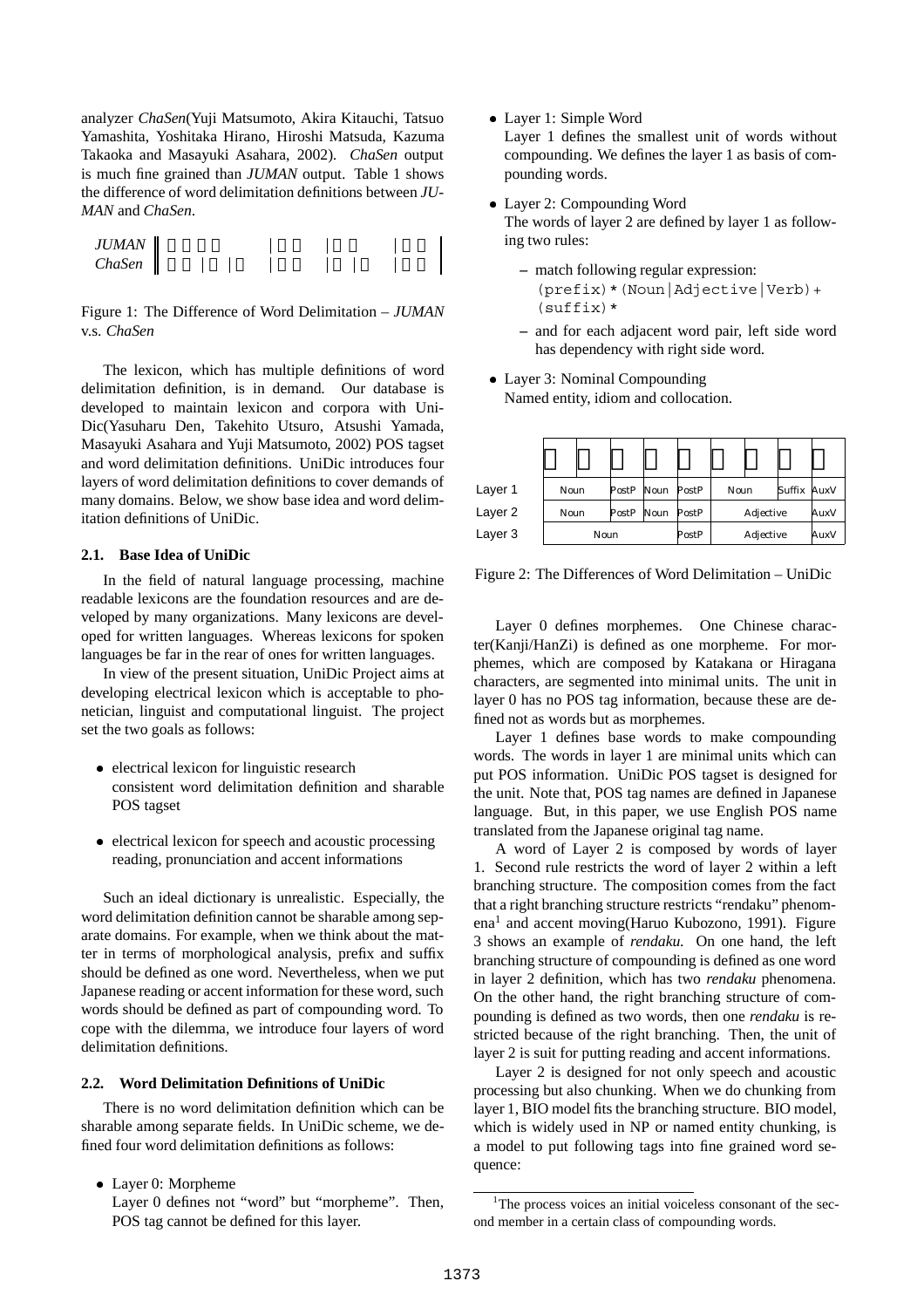

Figure 3: Dependency structures and "rendaku"

- *B* : the beginning of the unit
- *I* : the inside of the unit
- *O* : the outside of the unit

Figure 4 shows relation between branching structures and layer 2 chunks. The word, which do not match the regular expression, are put tag O. When a word match the regular expression, the word, which is left element of a subtree, is put tag B, otherwise the word is put tag I. In this sense, chunking based on BIO tag is suit for layer 2 definition.



Figure 4: Layer 2 and BIO tag

Layer 3 defines much longer units like named entities, idioms and collocations. The definition has no relation with the dependency structure of word. Then, the relation between BIO tag and dependency structure is weakened. Figure 5 shows layer 3 chunks and BIO tags.



Figure 5: Layer 3 and BIO tag

# **3. Maintenance schema for Japanese POS tagged corpora**

When we develop corpora based on UniDic POS tagset, we must maintain POS tagged corpus for each layer with separate word delimitation definition. POS tag informations of the layers will be overlapping on original texts.

Stand-off annotation(Henry S. Thompson and David McKelvie, 1997) enables us to cope with the overlapping problem. Stand-off annotation is the method separating markup from the material marked up.

First, we present former works of stand-off annotation. Second, we present our database schema for Japanese POS tagged corpora.

#### **3.1. Stand-off Annotation**

Stand-off annotation framework is initially formalized in a field of SGML. We illustrate the framework by the example of Henry et al. (Henry S. Thompson and David McKelvie, 1997).

Consider following marking sentence structure:

```
..
<w id='w12'>Now</w><w id='w13'>is</w><w id='w14'>the</w>
..
<w id='w27'>the</w><w id='w28'>party</w><w id='c4'>.</w>
..
```
We can mark sentences in a separate document as follows:

```
..
<s xml-link='simple' href="#ID(w12)..ID(c4)"></s>
<s xml-link='simple' href="#ID(w29)..ID(c7)"></s>
..
```
Their application enables us to see this document collection as a single stream with the words nested inside the sentences:

```
..
\leqS><w id='w12'>Now</w><w id='w13'>is</w><w id='w14'>the</w>
..
<w id='w27'>the</w><w id='w28'>party</w><w id='c4'>.</w>
\langle/s>
<s>
..
\langle s>
..
```
They showed three reasons why separating markup from the material marked up:

- 1. the base material cannot copy to introduce markup because of read-only and/or very large
- 2. the markup may involve multiple overlapping hierarchies
- 3. distribution of the base document may be controlled, but the markup is intended to be freely available

Our strong reason to introduce stand-off annotation is to cope with overlapping problem of Japanese POS information.

Stand-off annotation is widely introduced in the field of corpus maintenance(Nancy Ide and Patrice Bonhomme and Laurentj Romary, 2000). Bird et al. (Steven Bird and Mark Liberman, 2001) proposed *Annotation Graphs* which allows to encode in a same structure various information. In XML framework, standoff annotation is formalized as Xpointer (Steve DeRose and Eve Maler and Ron Daniel Jr., 2001).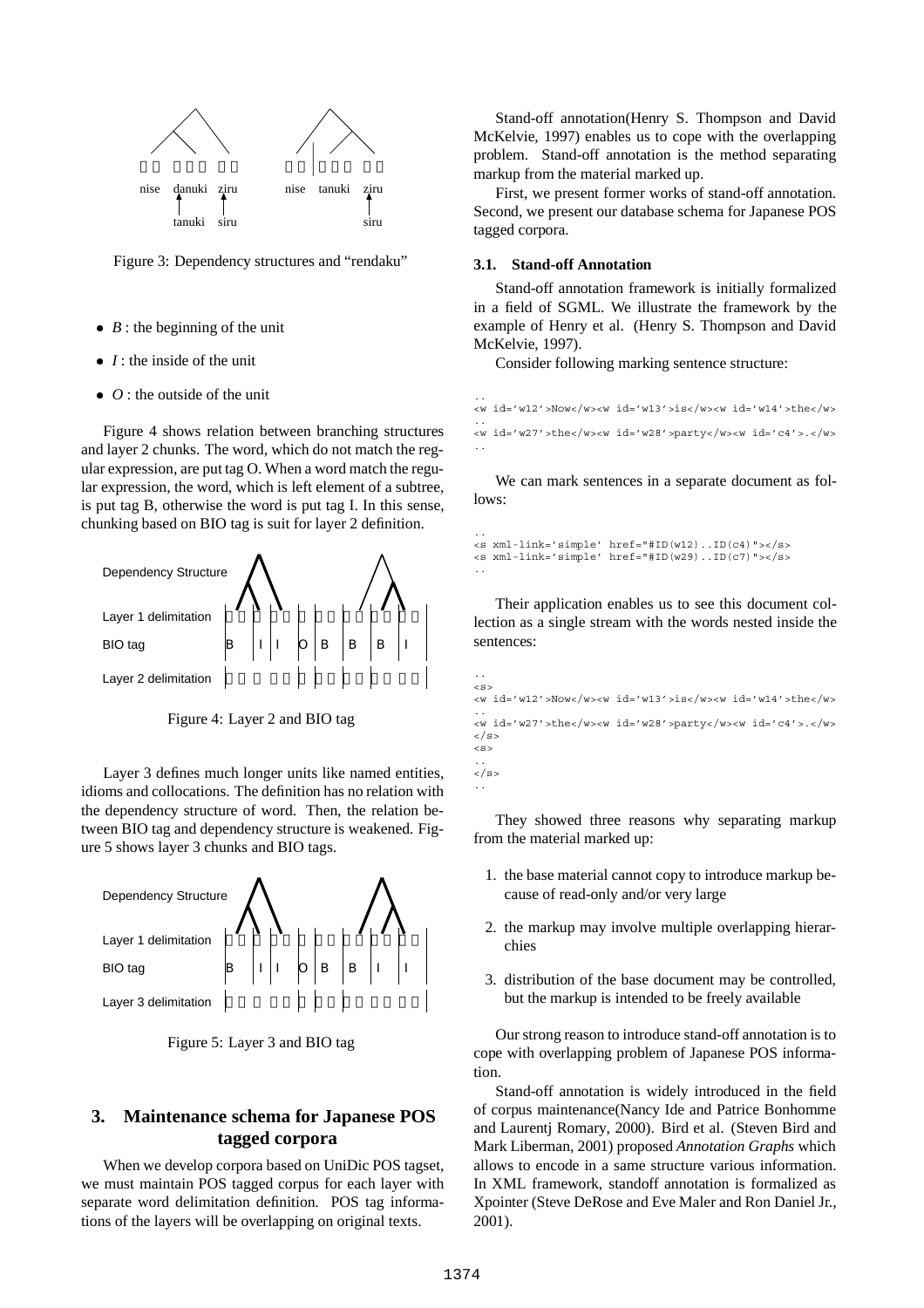### **3.2. Stand-off Annotation Framework for Japanese POS Tagged Corpora**

We introduce stand-off annotation framework for Japanese POS tagged corpora in order to solve three problems. First is to maintain POS tagged corpora based on several word delimitation definitions. Second is to permit coexistence POS information and other phonetic informations in corpora. Third is to keep consist word delimitation definition between lexicons and corpora.

Figure 6 shows stand-off annotation for Japanese POS tagged corpora. We defined character ID for each characters in the original text. POS tag information is defined by "Begin ID", "End ID" and "POS Tag " information. Original text and POS tag information are separated in different tables in our relational database.



Figure 6: Stand-Off Annotation for several word delimitation definitions

Stand-off framework enables us to keep multiple word delimitation definition on one raw text. Moreover, we can add other information to the corpora without overlapping restriction.

When we maintain Japanese POS tagged corpora, it is difficult to keep consistency of word delimitation definition. Against this problem, we introduce links between corpora and lexicons. Figure 7 shows the links between corpora and lexicons. The links make the word delimitation in tagged text consistent with the lexicon.

Nota that, practical word lexicon keeps more information – form (i.e. Japanese reading), pronunciation, conjugation informations. We classify conjugation informations into *CTYPE* and *CFORM*. *CTYPE* stands for conjugation type how the word conjugate. *CFORM* stands for conjugation form. On the relational database, we define word ID and CFORM ID as primary key. Then, tag information is represented by pointers to the primary key. We used character ID as the anchor of pointers. When we maintain corpora for spoken language, the anchors will be defined as time and track on audio data.

# **4. Compounding Word Lexicon – relationships among multiple word delimitation definitions**

In the preceding section, we present how to deal with multiple word delimitation definition for one raw text. In this section, we present how to deal with the relationships



Figure 7: Linking between corpora and lexicons

among these definitions. We maintain the relationships as compounding words lexicon with dependency structure. First, we show the classification of compounding words based on dependency structure of the words. Second, we present the database schema to deal with the dependency structure. Third, we present our XSLT usage to extract lexicons.

In the compounding word lexicon, we do not mention about morpheme layer 0. Because maintaining the relationships between layer 0 and layer 1 is cumbersome but no use for many users. We use layer 1 as basis and annotate relationships with layer 2 or layer 3.

#### **4.1. Classification of Compounding Words**

To keep the relationship between longer and shorter word delimitation definition, we take notice of dependency structure of compounding word. We suppose that compounding words have binary dependency structures. Then, the relationships between longer and shorter word are defined as parental relations on the dependency tree. We defined the classification of compounding words from the dependency tree. Table 1 shows the categories for the classification.

Table 1: Category for Compounding Words

| Category                    | Specification                       |
|-----------------------------|-------------------------------------|
| в                           | <b>Basis</b>                        |
| N                           | Compounding                         |
| P                           | Parallel Compounding                |
| $\mathcal{C}_{\mathcal{C}}$ | <b>Contracted Word</b>              |
| X                           | Fragment of Compounding Word        |
| S                           | Collocation Pair without Dependency |

Below, we exemplify the definitions of categories.

#### **4.1.1. Binary Structure of Compounding Words**

We represent a compounding word with the constituent words as a binary dependency structure. When left side constituent word has dependency with right side one, we put category "N" for compounding word. Then, we annotate pointers to two constituent words. When the constituent words can be also divided into constituent words,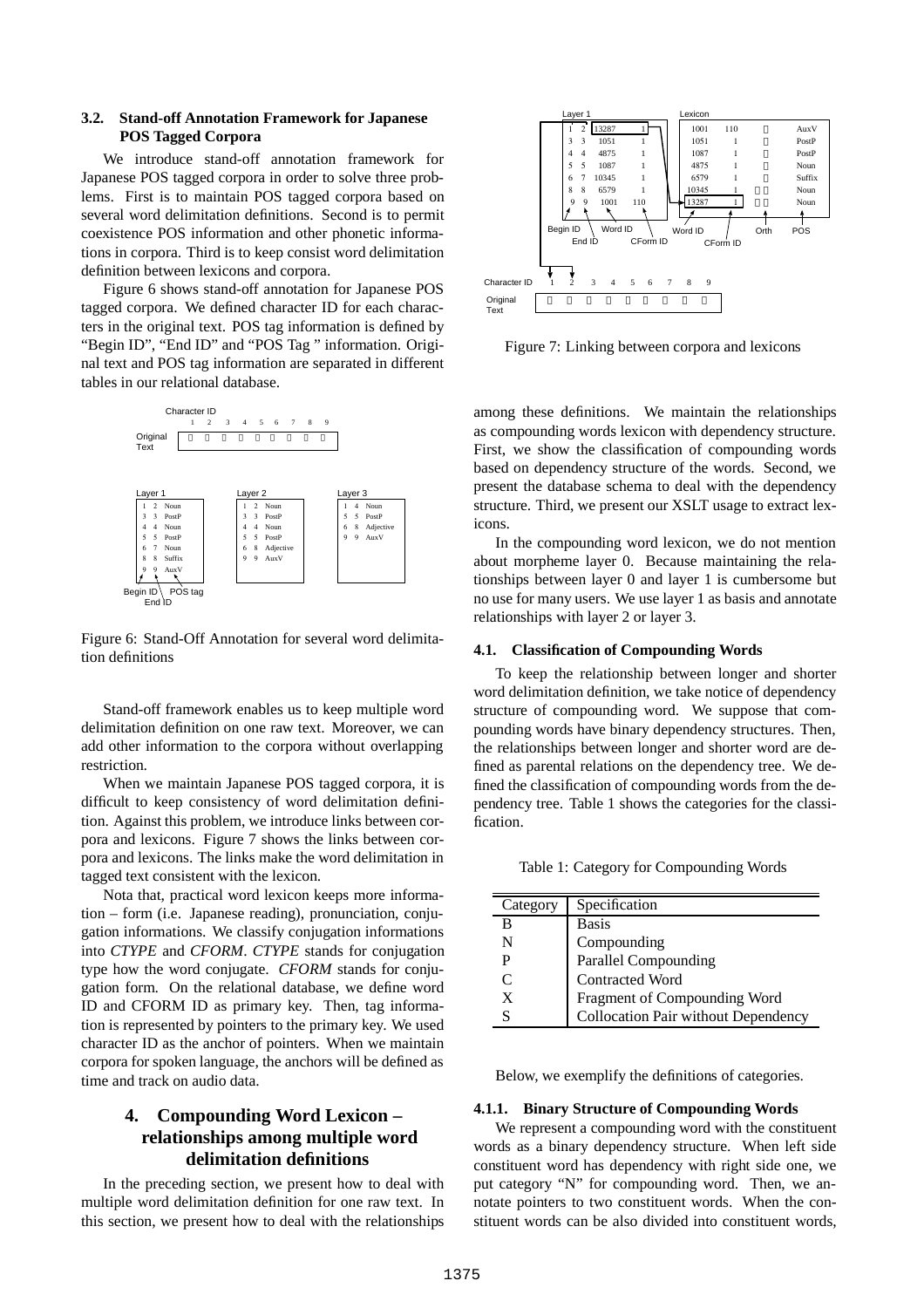we recursively define the parental relationship for the constituent words.

To examine the descendant on the dependency structure via database, we can discriminate whether the compounding word has left and/or right branching structure. The discrimination is crucial information to identify layer 2 words of UniDic schema. Figure 8 exemplifies left and right branching structure of compounding words.



Figure 8: Left and Right Branching of Compounding Words

#### **4.1.2. Ternary Tree of Compounding Words**

Because of parallel structure, ternary structures can occur in the dependency structure of compounding words. Nevertheless, we restrict within binary structures to represent compounding words. Then, we extract ternary structure into left branching binary structure. The extracted nodes are put category "P". Figure 9 shows binarization of ternary tree structure.



Figure 9: Binarization of Ternary Structure

#### **4.1.3. Contracted Words**

Contracted words are peculiar to spoken language in Japanese. Contracted expression "Chau" is composed by "Te" and "Shimau". Our database treat these contracted expressions with category "C" with original words. Figure 10 exemplify the expression "Chau".





#### **4.1.4. Collocation, Idiom and Named Entity**

When we annotate for collocations, idioms and named entities, some constituent words become fragments of compounding word, which we do not want to register into any

layer. In that case, we put category "X" for the fragments. Figure 11 is an example of case particle collocation. The fragment "tsuite" is not registered into any layer.



Figure 11: Case Particle Collocation — "nitsuite"

#### **4.1.5. Collocation without Dependency**

There are some collocations without dependency in the lexicon. These words are registered because of accuracy of Japanese morphological analysis.

Figure 12 shows an example of numeral suffix

室」"Goushitsu". The constituent words of this collocation have neither dependency nor parallel relationship. Nevertheless, this collocation has a trigger role of word formation for numeral expression, then morphological analyzer contains such a word. We put category "S" for these words.



Structure

Figure 12: Suffix "Goushitsu" and Dependency

#### **4.2. Compounding Lexicon on Relational Database**

We presented the methods to represent word relationships by pointers for constituents. We keep these pointers on relational database as they stand. Table 2 shows compounding word table on our relational database. To simplify, we represent "Word ID" for the anchor of pointers. On our practical database, the anchor is a pair of "Word ID" and "CFORM ID" to transact Japanese conjugation.

Annotators are using GUI like figure 13 to annotate compounding relationships. In left below or right below fields, the GUI list up possible prefix or suffix matching words. Annotators select most suitable segmentation by top down strategy.

#### **4.3. Extraction of Constituent Words**

We use XML framework for distribution. Original lexicon is exported from relational database into XML file as figure  $14<sup>2</sup>$ . In the XML file, pointers to composed words

<sup>&</sup>lt;sup>2</sup>Our practical lexicon contains much information: reading, pronunciation, conjugation type and conjugation form.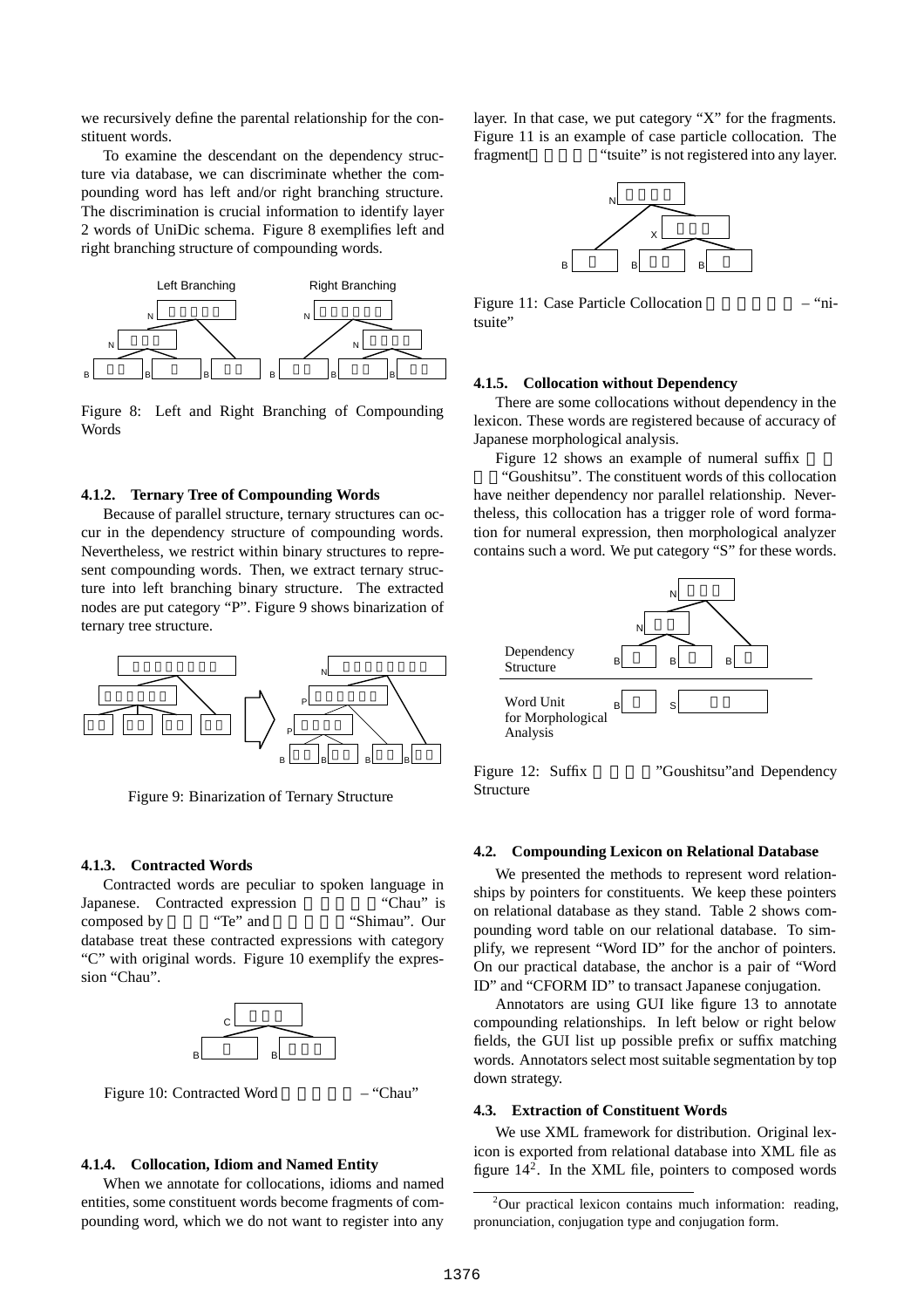Table 2: Compouding Lexicion on Relational Databases

| Word ID Category | Orthography | Left Const. | Right Const. |
|------------------|-------------|-------------|--------------|
|                  |             |             |              |
|                  |             |             |              |
|                  |             |             |              |
|                  |             |             |              |
|                  |             |             |              |
|                  |             |             |              |
|                  |             |             |              |



Figure 13: GUI for compounding word annotation

are left as these stand. We use XSLT to extract constituent words from the pointers. An example of xsl file is figure 15. Using XSLT engines, lexicon is resolved as figure 16.

```
<?xml version="1.0" encoding="EUC-JP"?>
<ipacomp>
<word lexid="1" cformid="0" category="N">
  <orth> </orth>
  <compleft lexid="3" cformid="0" />
  <compright lexid="2" cformid="0" />
</word>
<word lexid="2" cformid="0" category="N">
  <orth> </orth>
  <compleft lexid="4" cformid="0" />
  <compright lexid="5" cformid="0" />
</word>
<word lexid="3" cformid="0" category="B">
  <orth> </orth>
</word>
<word lexid="4" cformid="0" category="B">
  <orth> </orth>
</word>
<word lexid="5" cformid="0" category="B">
  <orth> </orth>
</word>
</ipacomp>
```
Figure 14: Example of compounding word lexicon

```
<?xml version="1.0" encoding="EUC-JP"?>
<ipacomp>
<word category="N">
<orth> </orth>
<word category="B">
 <orth> </orth>
</word>
<word category="N">
 <orth> </orth>
  <word category="B">
  <orth> </orth>
  </word>
 <word category="B">
  <orth> </orth>
 </word>
</word>
</word>
<word category="N">
<orth> </orth>
<word category="B">
 <orth> </orth>
```

```
</word>
<word category="B">
 <orth> </orth>
</word>
</word>
```

```
<word category="B">
<orth>短期</orth>
</word>
<word category="B">
<orth> </orth>
</word>
```

```
<word category="B">
<orth> </orth>
</word>
</ipacomp>
```
Figure 16: Extracted compounding word lexicon

# **5. Conclusions**

In this paper, we presented database schema for Japanese POS corpora and lexicons. Since texts in Japanese language are written without word boundaries, consistent definition of word delimitation is crucial to build POS tagged corpora. To keep the consistency, we used an lexicon that maintains the definition of word delimitation and